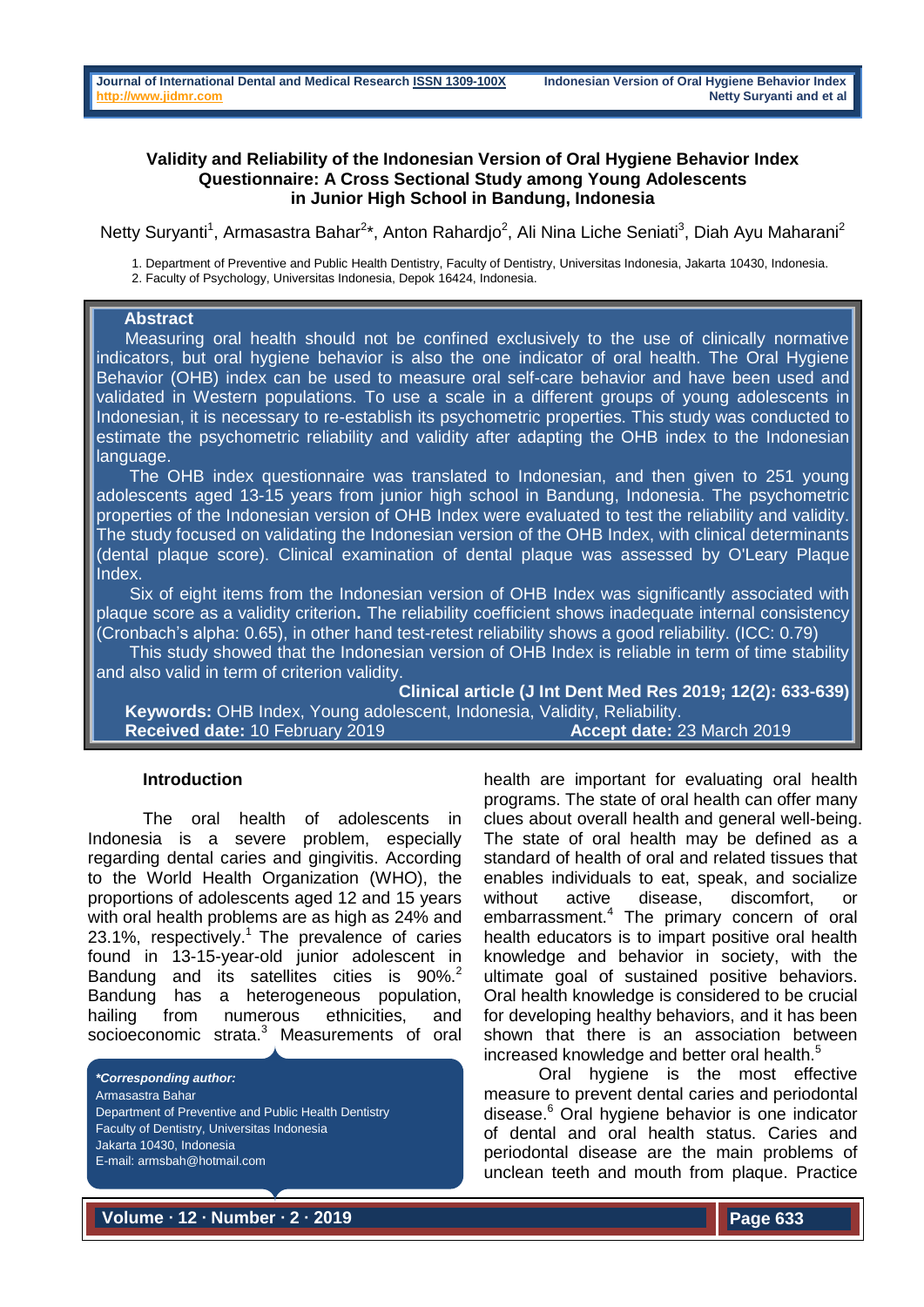Oral self-care, can be considered an important aspect of oral hygiene behavior.<sup>7</sup> Brushing teeth is one of the most effective ways to reduce plaque, so dental caries can be prevented by brushing regularly, with toothpaste containing flour.<sup>8</sup>

One of the young adolescent oral health problems can be caused by a lack of dental health knowledge, and the lack of information about dental health care.<sup>9</sup> Lack of knowledge, and public awareness can be caused because the implementation of promotion programs to prevent dental and oral health is not optimal.<sup>10</sup> Therefore it is necessary to provide oral health promotion for appropriate prevention according to adolescent needs. The WHO calls for a reorientation of oral health systems towards prevention and health promotion. The Oral Health Program of the WHO emphasizes the application of evidence-based strategies in the promotion of good oral health and the prevention and treatment of oral health diseases.<sup>9</sup> The development of programs for oral health promotion one of which is important is the identification of health determinants.<sup>11</sup> Based on this concept, measuring oral health should not be confined exclusively to the use of clinically normative indicators.

The purpose of identifying the determinants of oral health is to prevent by improving or changing low dental health behavior. During this time clinical examinations were more reliable. To design the right oral health promotion program, it is very important to identify oral hygiene behavior and other related behaviors. There is a method of checking oral hygiene behavior using a questionnaire. Available methods of measuring oral health behavior have been used and validated in Western populations, namely an index for oral hygiene behavior (OHB index).

The OHB index is a useful method for assessing and evaluating oral hygiene self-care practices of individuals. The OHB index included all brushing details and other potential components of personal oral hygiene regimens, such as the use of tooth sticks, interdental brushes, toothpaste with fluoride, and tongue cleaning. The OHB index was given the relatively low number of items and the substantial variety in the content of the items; the index had a sufficient internal structure, as was apparent from its face validity.<sup>7</sup>

Oral hygiene behavior may be influenced by environmental and cultural factors, thus affecting the psychological determination of oral hygiene behavior.<sup>12</sup> The importance of identifying tooth brushing behavior and other oral hygiene behavior to design oral health programs according to the needs of young adolescent in Indonesia, it must be adapted to Indonesian to ensure a better understanding. The outcomes of oral behavior studies can be used to increase awareness in the target population and hence the needs perceived by the patients and to plan oral health-promotion programs. The purpose of this study was to translate the original English version of the OHB index into Indonesian and to assess its reliability and validity.

# **Materials and methods**

The translation original OHB index English version was assessed and revised by an expert panel regarding the concept of item equivalence between the original and Indonesian versions. The original English version of the OHB index was obtained from a previous publication and translated by a bilingual professional according to the guidelines for the cross-cultural adaptation process.<sup>13</sup>

The Indonesian version of OHB index was pilot tested to 30 students aged between 13-15 years old to determine its sensitivity to Indonesian culture and the use of proper wording. For the transcultural adaptation, face-to-face interviews of children were conducted by one interviewer because of the lack of reading capability. The Indonesian version was then translated back into English by an Indonesian dentist who was masked from the original wording of the OHB index. Finally, the OHB index was confirmed by the expert panel after minor revisions.

This was a cross ‑ sectional study that used questionnaires administered involving 251 students aged 13-15 from the population young adolescent for this study included student in junior high school in Bandung, a city in the capital of [West Java](https://en.wikipedia.org/wiki/West_Java) Province.<sup>3</sup> Two schools were randomly selected from the lists of junior high schools in west and east Bandung City, which was obtained from the Education Office of Bandung.

The study was approved by the Ethics Committee of the Faculty of Dentistry,

**Volume ∙ 12 ∙ Number ∙ 2 ∙ 2019**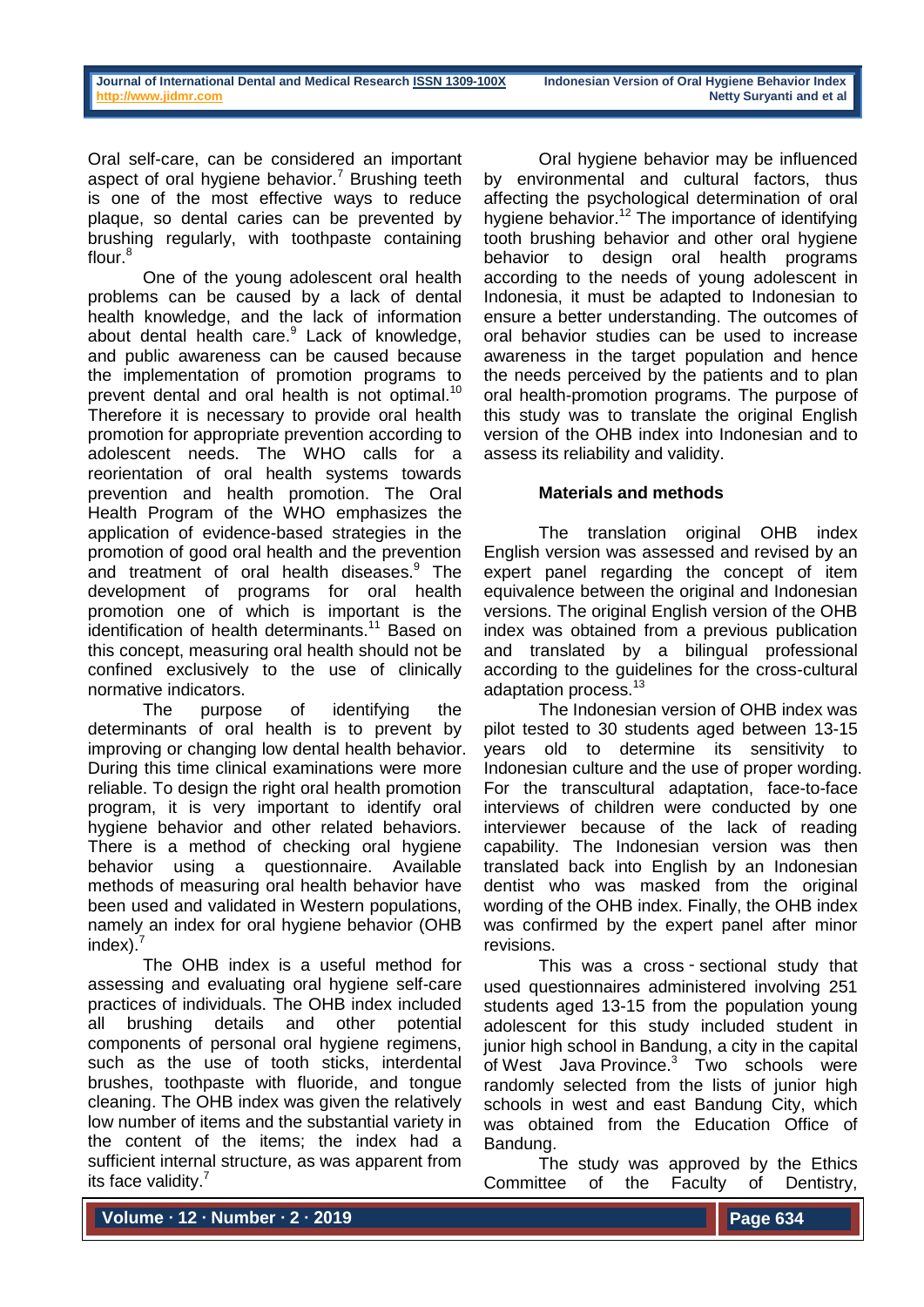Universitas Indonesia. The OHB index is a measure of the extent to which people engage in optimal oral care, as defined by professional standards. OHB index included eight items with respect to tooth brushing, interdental and tongue cleaning. There are various response scale in OHB index. For example, the item 'I brush my teeth as follows' was supported by pictures showing different brushing methods, and other items using diverse scales. The OHB sum score of this index was in the range 0 -16. A higher sum score indicated a higher level oral self-care. Sample size estimation was conducted using the G\*Power to analyze required sample size to test the hypothesis of convergent validity of the questionnaire, with estimated correlation based on published study by Buunk-Werkhoven of a 0.46 Pearson correlation, power of 95%, and alpha of  $5\%$ .<sup>7</sup> A total of minimum 233 individuals fulfilling the inclusion criteria were recruited, adding 10% of the total sample size needed. The first questionnaire was given to students to request parental consent, and students' assent to participate, after being approved then an OHB index questionnaire was examined and dental plaque examination.

Clinical examination of dental plaque was assessed at each session by means of a liquid plaque disclosing agent using the O'Leary plaque index.<sup>14</sup> It is able to identify dental plaque on four tooth surfaces, in accordance with the objectives of the OHB index is a useful method for assessing and evaluating oral hygiene self-care practices of individuals. In order to ensure intraexaminer consistency, a randomly selected ten subjects were examined for plaque index and were re-examined. Using Kappa statistics, intra examiner reliability was 0.87 for plaque index.

Reliability was tested using Cronbach's alpha and Intra-class Correlation Coefficient (ICC). The concurrent validity was tested through associations between the Indonesian version of OHB index scores and the plaque score (total tooth surface with plaque) using Spearman's correlation coefficients.

# **Results**

Total participants from two schools are 251 students (48% were male and 52% were female). The internal consistency reliability with Cronbach's alpha coefficients was 0.65; while test-retest reliability that is measured at 50

students who were re-interviewed one week after the first visit and intra-class correlation coefficient was 0.79.

Table 1 shows the percentage of every item in the OHB index questionnaire. Most of the of participants (85%) brushed their teeth twice a day as recommended and brushed their teeth before breakfast and before going to sleep at night (55%). The number of participants who brush their teeth softly (21%) and forcefully or forcefully and softly are relatively the same. Most of the participants (45%) brushed their teeth for 1 minute or more than 3 minutes and participants who brush their teeth 2 to 3 minutes are 41.%. The number of participants who brush their teeth using horizontal movement is 68% and with the bass method were few (2.4%). There is only small number of participants using the fluoridated toothpaste (13%). About 60% of the participants never do interdental cleaning and tongue cleaning. All of statistics test showed that there is a significant difference in every kind of oral health behavior.

The measurement result of the plaque score index by O'Leary showed a minimum of plaque surface that is 12 and a maximum 112, an average of 89.80. The results of the score plaque calculation had not score 10% or less. The analysis showed that the OHB index is able to discriminate between plaque score. Only one question (the use of fluoride in toothpaste) was unable to differentiate between high and low plaque scores (Table 1).

Table 2 shows the overall mean OHB Index score was  $7.57 \pm 2.45$  (mean  $\pm$  SD; range:  $3-13$ ), with correlation coefficient of  $-0.71$ . The validity of the Indonesia OHB Index is tested using the total tooth surface with plaque as a criterion. The result showed that there is a significant correlation between total score of OHB Index with the plaque. From 8 items of OHB Index, 6 items also had significance correlation with plaque. It means the Indonesian OHB Index is valid to diagnosis the oral health behavior that indicated by the total tooth surface with plaque.

# **Discussion**

Oral hygiene daily behavior is important for the young adolescent at the age of 13 to 15 years old. According to WHO in the age of 13 permanent teeth from incisors to the first molar have grown, and in the age of 15 all teeth have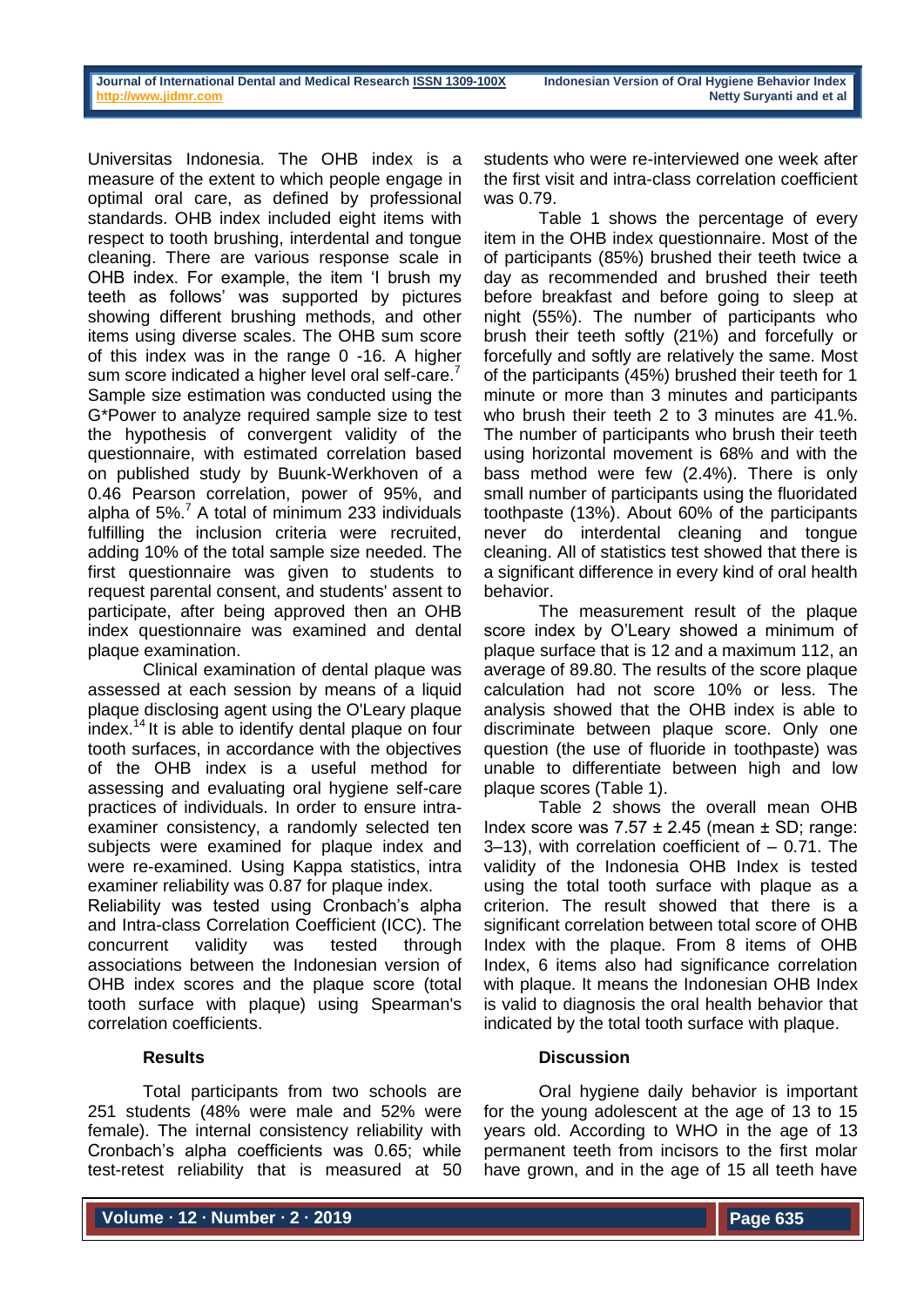grown completely. As caries is irreversible and there is no treatment given, the teeth condition will become worse and need be extracted. It can also result in a loss of learning concentration, so the student will not do well on learning.<sup>15</sup> Oral Health behaviors that are prevalent in childhood, will be carried over into adulthood.<sup>16</sup>

Oral hygiene behavior is not simply a matter of daily removal of dental plaque by 'just tooth brushing and a flossing. Flossing is often neglected and tooth brushing is often not done in the way it should be done.<sup>7</sup> The OHB Index is a useful method for assessing and evaluating oral hygiene self-care practices of individuals. The OHB index includes all brushing details and other potential components of personal oral hygiene regimens, such as the use of tooth sticks, interdental brushes, toothpaste with fluoride, and tongue cleaning.<sup>9</sup> In this study, oral health status was also assessed by using the Plaque Indexes, and their results were correlated with those of the OHB index.

This study is a cross-cultural adaption of the OHB index in Indonesia, which used test reliability and validity analysis. Further, a pretest phase was employed for identifying potential problems with the questionnaire content, such as misunderstanding the intended meaning of items and their clarity. This research used internal consistency and test-retest to test the reliability, and used tooth surface plaque as criterion to test the validity of the Indonesia OHB index. The Indonesian version of the OHB index shows inadequate internal consistency, but had a good test-retest reliability. The Indonesian version of OHB Index is not reliable in term of internal consistency, which means the items are not homogenous. One of them in this measurement there are variations in the items of questions.<sup>17</sup> However the questionnaire is reliable in term of time stability, which means the score of the participants, is relatively consistent if they fill the questionnaire in different time.

The criterion validity was tested through associations between the Indonesian version of OHB Index item scores and the plaque scores (total tooth surface with plaque). The OHB Index Indonesian version was significantly associated with plaque score on six items and two items were not significant (frequency of tooth brushing and the use of fluoride in toothpaste). The Indonesian version of OHB index as a whole is able to discriminate between plaque score, but

only one item question (the use of fluoride in toothpaste) was unable to differentiate between higher and lower plaque scores. It means the Indonesian OHB index is valid to diagnosis the oral health behavior that indicated by the total tooth surface with plaque. This result is different from research from Buunk-Werkhoven and Geetha  $S^{7,4}$  The OHB index in the population may be different, this is according to what Buunk-Werkhoven suggested that this culturally adapted version of the OHB index corresponds closely to the actual oral hygiene behavior of the participants.<sup>7</sup>

Based on the American Dental Associations,  $ADA<sup>18</sup>$  recommendations, the frequency of brushing teeth twice a day has been carried out by almost all students and in accordance with the results of research by Buunk-werkhoven YAB et.al.<sup>7</sup> but not significantly related to the amount of surface containing high plaque. Students may have been exposed to information about the frequency of brushing twice a day, because at the time of primary school dental health promotion was given, but they don't brush their teeth at the right time, which is minimal after breakfast and before going to sleep. The majority of students brush their teeth morning before breakfast. This is in accordance with the research of Rahardjo A et al (2015) that majority of the study population in Indonesia performs tooth brushing only early in the morning. <sup>19</sup> They also have the habit of brushing their teeth in the morning when bathing (morning before breakfast). That people regularly brush their teeth every day, but tooth decay due to caries is still high, this can be caused by several factors including not brushing your teeth at the right time. $^{20}$  Finding confirms data reported in the literature showing that oral hygiene habits are associated with dental caries experience in adolescents.<sup>21</sup>

For questionnaire items using fluoride toothpaste, most respondents did not know whether or not the toothpaste used contained fluoride, did not understand the benefits of fluoride in toothpaste, and also never pay attention to the content in the toothpaste. As suggested by Maharani et.al, dental caries among Indonesian children is one of them because it is inappropriate in brushing teeth with fluoride toothpaste. $22$  This shows that knowledge of the importance of containing toothpaste is still low.

**Volume ∙ 12 ∙ Number ∙ 2 ∙ 2019**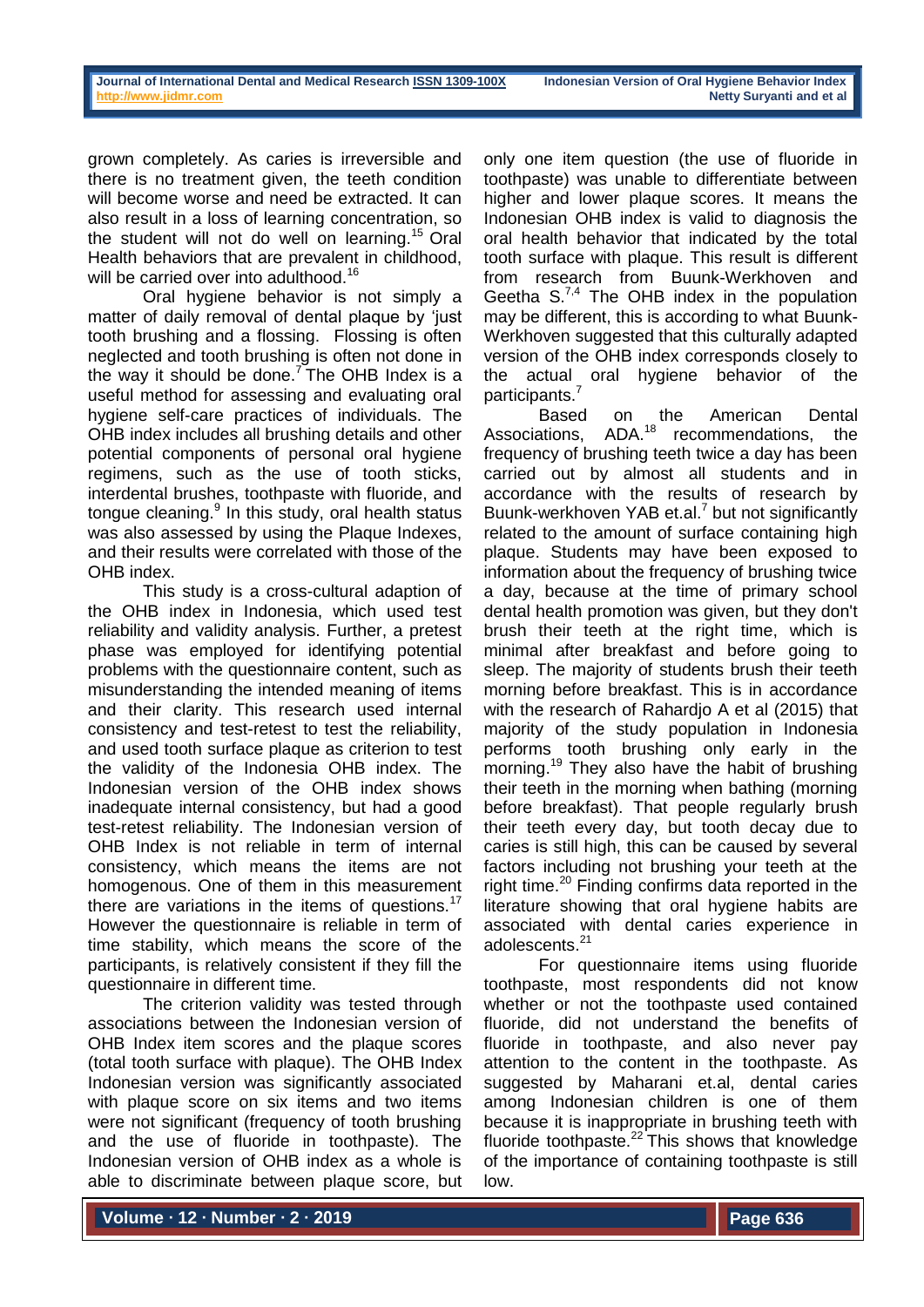Majority of students brushed their teeth for two to three minutes with soft/forceful pressure. This is in accordance with the study done by Buunk-werkhoven YAB et al,<sup>7,12</sup> Geetha S. et al.<sup>4</sup> The horizontal or combination method is more used to clean teeth and majority respondents never cleaned their tongues every day. This is because many respondents do not know that the tongue must be cleaned and its benefits.

Most students did not use interdental cleaning, although some students claimed to use tooth sticks but students used them only once and if needed if there was food involved. Some students know about dental floss but have never used it and all students don't know about dental brushing. This interdental cleaning usage does not accordance with the study done by Buunkwerkhoven YAB et al,<sup>7</sup> and Geetha S. et al.<sup>4</sup>

Overall mean OHB index score was low level of self-care OHB and the plaque score calculation is not good evaluation of the oral hygiene, because all students have a score plaque above 10% (have a lot of plaque on the surface of the tooth**).** The results of the measurement of plaque scores are in line with the results of the OHB index assessment. Validity test results showed a strong negative correlation, which was indicated by a low sum scores of OHB index and clinical examination results showed a high plaque score.

While the results of this study have some limitations that need to be addressed in future studies. There may be a bias for social desirability when the method of filling out the questionnaire itself. They often get information on brushing twice a day from oral health education programs in elementary schools. Therefore, they want to provide information that is deliberately adapted to what is seen as good by most of their friends, even if it is not what they do. $23$  For further research, interview method can be used. The use of interdental cleansers in Indonesia is not yet familiar, because it is still less promoted.

Our findings indicate that to improve oral hygiene self-care behavior, it should be considered for each OHB item, by measuring the extent to which knowledge is related to each OHB item and knowing the relationship. So that it can clearly detect its determinant factors. Therefore, this OHB index can be used to assess young adolescent oral hygiene behavior and can be modified according to needs.

### **Conclusions**

The Indonesian version of OHB index is reliable and valid used to measure oral self-care behavior for 13 to 15 years' Indonesian young adolescent. Future studies should extend to a wider sample, region, and social level so that it can be a multicultural Indonesian representation.

#### **Acknowledgements**

The publication of this manuscript is supported by Universitas Indonesia

### **Declaration of Interest**

The authors report no conflict of interest and the article is not funded or supported by any research grant.

#### **References**

- 1. Kwan SY, Petersen PE, Pine CM, Borutta A. Health-Promoting Schools: An Opportunity for Oral Health Promotion. Bull World Health Organ 2005;83(9):677-85.
- Public Health Service Republic of Indonesia. Basic Health Research 2013:111-6.
- 3. Bandung City Health Office. Bandung Health Profile. 2012. Available at: http://www.depkes.go.id/resources/download/profil/PROFIL\_KA B\_KOTA\_2012/3273\_Jabar\_Kota\_Bandung\_2012.pdf 2012.
- 4. Geetha S, Pramila M, Kittu J. Validity of Oral Hygiene Behavior Index Kannada Version Among Young Adolescents in Bangalore, India- A Cross Sectional Study. Int J Health Sci Res 2016; 6(2):213-7
- 5. Blaggana A, Grover V, Anjali, et al. Oral Health Knowledge, Attitudes and Practice Behaviour among Secondary School Children in Chandigarh. J Clin Diagn Res 2016;10(10):ZC01-6.
- 6. Choo A, Delac DM, Messer LB. Oral Hygiene Measures and Promotion: Review and Considerations. Aust Dent 2001;46(3):166-73.
- 7. Buunk-Werkhoven YA, Dijkstra A, van der Schans CP. Determinants of Oral Hygiene Behavior: A Study Based on the Theory of Planned Behavior. Community Dent Oral Epidemiol 2011;39(2): 250–9.
- 8. Vehkalahti MM, Widstrom E. Teaching Received in Caries Prevention and Perceived Need for Best Practice Guidelines Among Recent Graduates in Finland. Eur J Dent Educ 2004;8(1):7-11.
- 9. World Health Organization. The objectives of the WHO Global Oral Health Programme (ORH). Available at: http://www.who.int/oral\_health/ objectives/en/
- 10. Ministry of Health Republic of Indonesia. Directorate General of Health Efforts. Guidelines for Dental Health School effort in<br>Middle and High School; 2012. Available at: School; perpustakaan.depkes.go.id:8180/bitstream//.../2/BK2012- 396.pdf.
- 11. Health promotion and oral health Available at: [http://www.who.int/oral\\_health/strategies/hp/en/](http://www.who.int/oral_health/strategies/hp/en/)
- 12. Buunk-Werkhoven YA, Dijkstra A, Bink P, van Zanten S, van der Schans CP. Determinants and Promotion of Oral Hygiene Behavior tn the Caribbean and Nepal. Int Dent J 2011;61(5):267–73.

**Volume ∙ 12 ∙ Number ∙ 2 ∙ 2019**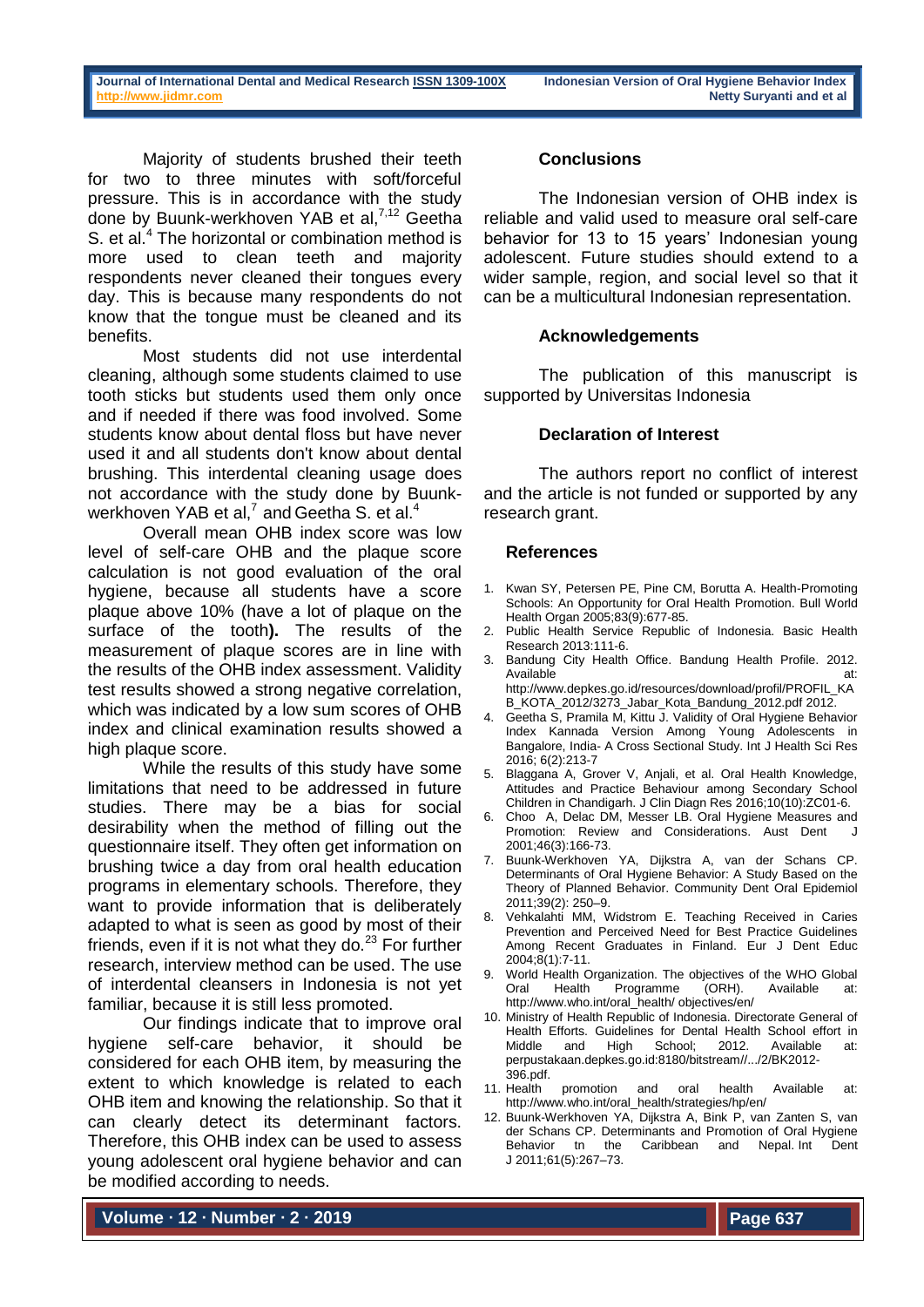- 13. Van Widenfelt BM, Treffers PD, de Beurs E, Siebelink BM, Koudijs E. Translation and Cross ‑ Cultural Adaptation of Assessment Instruments Used in Psychological Research with Children and Families. Clin Child Fam Psychol Rev 2005;8(2):135‑47.
- 14. Montevecchi M, Moreschi A, Gatto MR, Checchi L, Checchi V. Evaluation of Clinical Effectiveness and Subjective Satisfaction of A New Toothbrush For Postsurgical Hygiene Care: A Randomized Split-Mouth Double-Blind Clinical Trial. Scientific World Journal 2015; 2015:828794.
- 15. Petersen PE. The World Oral Health Report 2003: Continuous Improvement of Oral Health in the 21st century--The Approach of the WHO Global Oral Health Programme. Community Dent Oral Epidemiol 2003;31(Suppl 1):3-23.
- 16. Åstrøm AN. Stability of Oral Health-Related Behaviour in A Norwegian Cohort Between the Ages of 15 And 23 Years. Community Dent Oral Epidemiol 2004;32(5):354- 62.
- 17. Tavakol M, Dennick R. Making Sense of Cronbach's Alpha. Int J Med Educ 2011; 2:53-5.
- 18. ADA. Cleaning your teeth and gums (oral hygiene). Available at: http://www.ada.org/3072.aspx?current Tab=1#faq [last accessed 2010].
- 19. Rahardjo A, Maharani DA, Kiswanjaya B, Idrus E, Nicholson J, Cunningham PJ, et al. Measurement of Tooth Brushing Frequency, Time of Day and Duration of Adults and Children in Jakarta, Indonesia. Journal of Dentistry Indonesia 2015; 21:85‑ 8.
- 20. Ministry of Health Republic of Indonesia. Data and Information Center. Oral Health Situation. Jakarta. 2014
- 21. Freddo SL, Aerts DR, Abegg C, Davoglio R, Vieira RC, Monteiro L. Oral Hygiene Habits and Use of Dental Services Among Teenage Students in A City in Southern Brazil (In Portuguese) Cad Saude Publica 2008; 24(9):1991–2000.
- 22. Maharani DA, Adiatman M, Rahardjo A, Burnside G, Pine C. An Assessment of The Impacts of Child Oral Health in Indonesia and Associations with Self-Esteem, School Performance and Perceived Employability. BMC Oral Health 2017;17(1):65
- 23. Conger JJ. Adolescence and Youth: Psychological Development in a Changing World, 4th Edition, Harper Collins Publishers, Inc., 10 East 53rd Street, New York, New York, 10022-5299, 1991.

|                                                                           |                | <b>Total tooth surface</b> |                    |
|---------------------------------------------------------------------------|----------------|----------------------------|--------------------|
| <b>Item</b>                                                               | <b>Percent</b> | with plaque                |                    |
|                                                                           |                | med (min-max)              | P-value            |
| Total Score OHB Index (0-16)                                              |                | 93.00 (12-112)             | 0.000 <sup>a</sup> |
| Frequency of tooth brushing                                               |                |                            |                    |
| Not every day                                                             | 2.4            | 107.50 (100-112)           |                    |
| Once a day                                                                | 12.4           | 89.00 (53-110)             | 0.014 <sup>a</sup> |
| Twice a day or more than twice a day                                      | 85.3           | 92.50 (12-112)             |                    |
| <b>Moments of tooth brushing</b>                                          |                |                            |                    |
| Once a day: Before going to sleep                                         | 31.5           | 104.00 (50-112)            |                    |
| Twice a day:                                                              |                |                            |                    |
| After dinner in evening and other moment or all combinations              |                |                            |                    |
| Morning before breakfast or noon and before going to sleep                | 55.0           | 89.50 (15-112)             | 0.000 <sup>a</sup> |
| Morning before or after breakfast and noon                                |                |                            |                    |
| Morning after breakfast and before going to sleep                         |                |                            |                    |
| Three times or more a day, including: after dinner in evening and Before  | 8.0            | 85.50 (12-110)             |                    |
| going to sleep                                                            | 5.6            | 78.50 (62-104)             |                    |
| Measure of force of tooth brushing                                        |                | 104.00 (50-112)            |                    |
| Forcefully (6, 7)                                                         | 39.4           | 91.00 (12-112)             | 0.000 <sup>a</sup> |
| Forcefully/Softly (4, 5)                                                  | 39.4           | 80.00 (15-111)             |                    |
| Softly (1, 2, 3)                                                          | 21.1           |                            |                    |
| Duration of tooth brushing                                                |                | 104.00 (69-111)            |                    |
| Shorter than 1 minute                                                     | 13.1           | 98.00 (43-112)             | 0.000 <sup>a</sup> |
| Longer than 3 or 1 minute                                                 | 45.0           | 87.00 (12-112)             |                    |
| 2 min or 3 min                                                            | 41.8           |                            |                    |
| Method of tooth brushing                                                  |                | 104.00 (12-112)            |                    |
| Vertical movement or Circular movement                                    | 29.5           | 89.00 (15-112)             | 0.000 <sup>a</sup> |
| Horizontal movement or combination of methods                             | 68.1           | 63.50 (33-90)              |                    |
| Bass-method                                                               | 2.4            |                            |                    |
| <b>Fluoride toothpaste</b>                                                |                |                            |                    |
| Toothpaste without fluoride or other alternatives                         | 86.9           | 94.00 (12-112)             | 0.056 <sup>b</sup> |
| Toothpaste with fluoride                                                  | 13.1           | 88.00 (44-112)             |                    |
| Interdental cleaning                                                      |                |                            |                    |
| Never interdental cleaning                                                | 59.8           | 101.00 (43-112)            |                    |
| Sometimes interdental cleaning                                            | 39.8           | 86.00 (12-112)             | 0.000 <sup>a</sup> |
| At least once a day floss and/or tooth sticks and/or interdental brushes. | 0.4            |                            |                    |
| <b>Tongue cleaning</b>                                                    |                |                            |                    |
| Never                                                                     | 56.2           | 101.00 (12-112)            |                    |
| Sometimes                                                                 | 38.2           | 87.00 (15-110)             | 0.000 <sup>a</sup> |
| Every day                                                                 | 5.6            | 82.00 (44-104)             |                    |

**Table 1.** Discriminant validity of the OHB Index by total tooth surface with plaque.